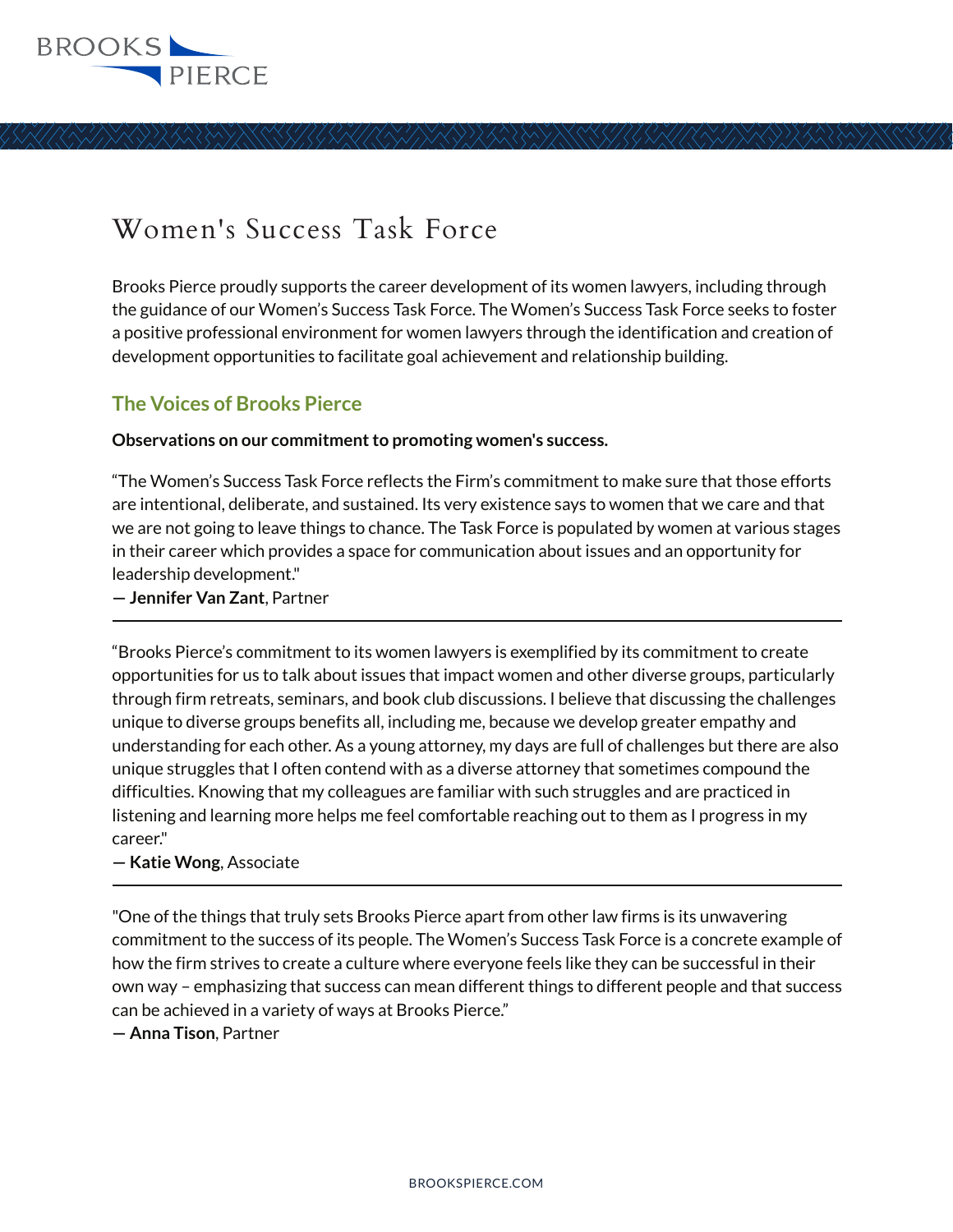

Women's Success Task Force

#### **Women's Success Task Force Members**

Elizabeth E. Spainhour, Chair Melissa W. Bailey Jennifer Griffin Scotton Kasi W. Robinson Craig D. Schauer Adam P.M. Tarleton Jennifer K. Van Zant

### **Awards and Recognitions**

**Our women lawyers have been honored with the following awards and recognitions:**

Recognition in *Benchmark Litigation* Top 250 Women in Litigation in *Benchmark Litigation* Recognition by *Chambers USA* Recognition as "Legal Elite" By *Business North Carolina* Recognition in *North Carolina Super Lawyers* Named among the "Top 50 Women Attorneys" by *North Carolina Super Lawyers* Named among the "40 Leaders Under 40" by *Triad Business Journal* Named "Outstanding Women in Business" by *Triad Business Journal* **Leadership in our Communities Our women lawyers serve in the following leadership capacities in their communities:**

Co-Chair, Communications Committee, Sports & Entertainment Law Section, NCBA

Co-Chair, Diversity and Inclusion Committee, NCBA Young Lawyers Division

Board of Directors, Guilford Green Foundation

Chair, GreenHill Center for North Carolina Art